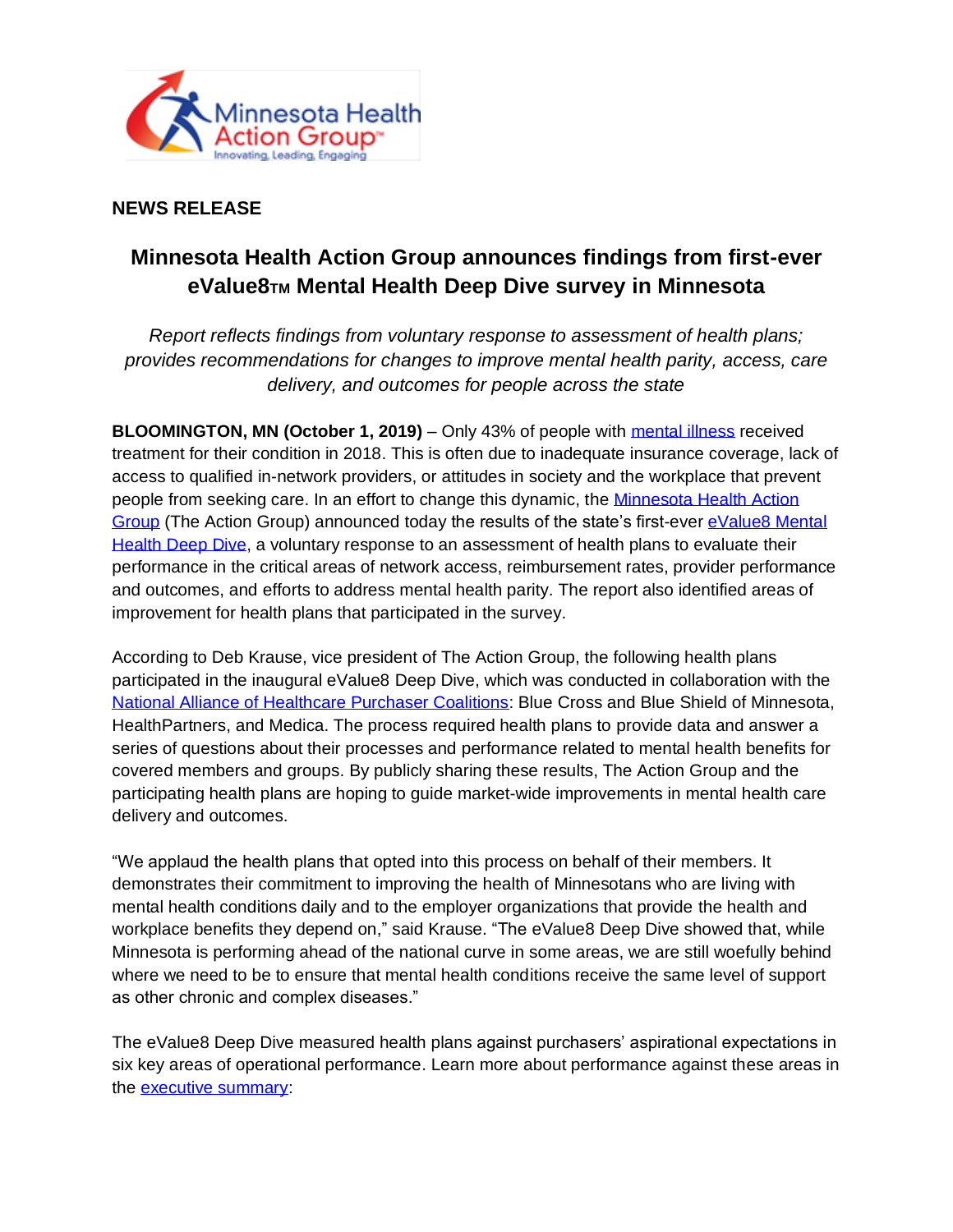- 1. **Network adequacy and access** The ratio of in-network psychiatrists to members; accuracy of provider directories; appointment wait times for new and existing patients; access to in-network clinic services versus hospital-based services; ability to easily distinguish between child and adult psychiatrists; and presence of a formal plan to improve network access.
- 2. **Physician measurement, management, and payment** Adequate provider reimbursement for mental health services across all care settings; measuring and incenting the use of standardized tools to identify condition(s), evaluating patient outcomes and quality of care; promotion and reimbursement for Collaborative Care and Behavioral Health Integration, as well as for alcohol and substance use disorders across care settings.
- 3. **Pharmaceutical management** Use of a value-based drug formulary for mental health, alcohol, and substance disorders medications; coverage for personalized and genetic testing (based on physician's recommendation); fewer obstacles when accessing drugbased treatments for alcohol and substance use; formalized plan to address appropriate prescribing patterns and member adherence with medication plans.
- 4. **Member engagement, management, and support** Using demographic data to better engage members with mental health care needs; assessing members for co-existing medical conditions; presence of a robust and user-friendly behavioral health provider directory; seamless access to after-hours mental health care services; adequate reimbursement for transitional care.
- 5. **Accreditation and compliance with parity** Completion of [Managed Behavioral](https://www.ncqa.org/programs/health-plans/managed-behavioral-healthcare-organizations-mbho/)  [Health Organization \(MBHO\) Accreditation](https://www.ncqa.org/programs/health-plans/managed-behavioral-healthcare-organizations-mbho/) by the National Commission for Quality Assurance (NCQA); completion of an external Mental Health Parity Compliance Audit; and maintaining a level of behavioral health claim denials that is comparable to denials for medical/surgical claims.
- 6. **Data analysis and reporting** Evaluating and reporting of aggregated EAP services; measuring and reporting outcomes from depression and/or alcohol use intervention programs; and measuring and reporting performance against measures endorsed by the National Quality Forum.

As part of its commitment to improving mental health care, in 2019 The Action Group established a Mental Health Guiding Coalition comprised of leading corporate and public-sector employers, government representatives, health plans, providers, and nonprofit partners that have the ability, and commitment, to drive improved patient outcomes statewide. The Guiding Coalition was instrumental in the completion of the eValue8 Deep Dive and has been at the forefront of The Action Group's drive to bring mental health to the top of the healthcare priority list.

"For years, people with mental illnesses have faced discrimination, limited access to qualified providers, and insufficient health benefits which has prevented them from seeking and obtaining the care they need," said Sue Abderholden, executive director of the National Alliance on Mental Illness of Minnesota and a member of The Action Group's Mental Health Guiding Coalition. "By participating in the eValue8 Deep Dive, these health plans are taking a significant